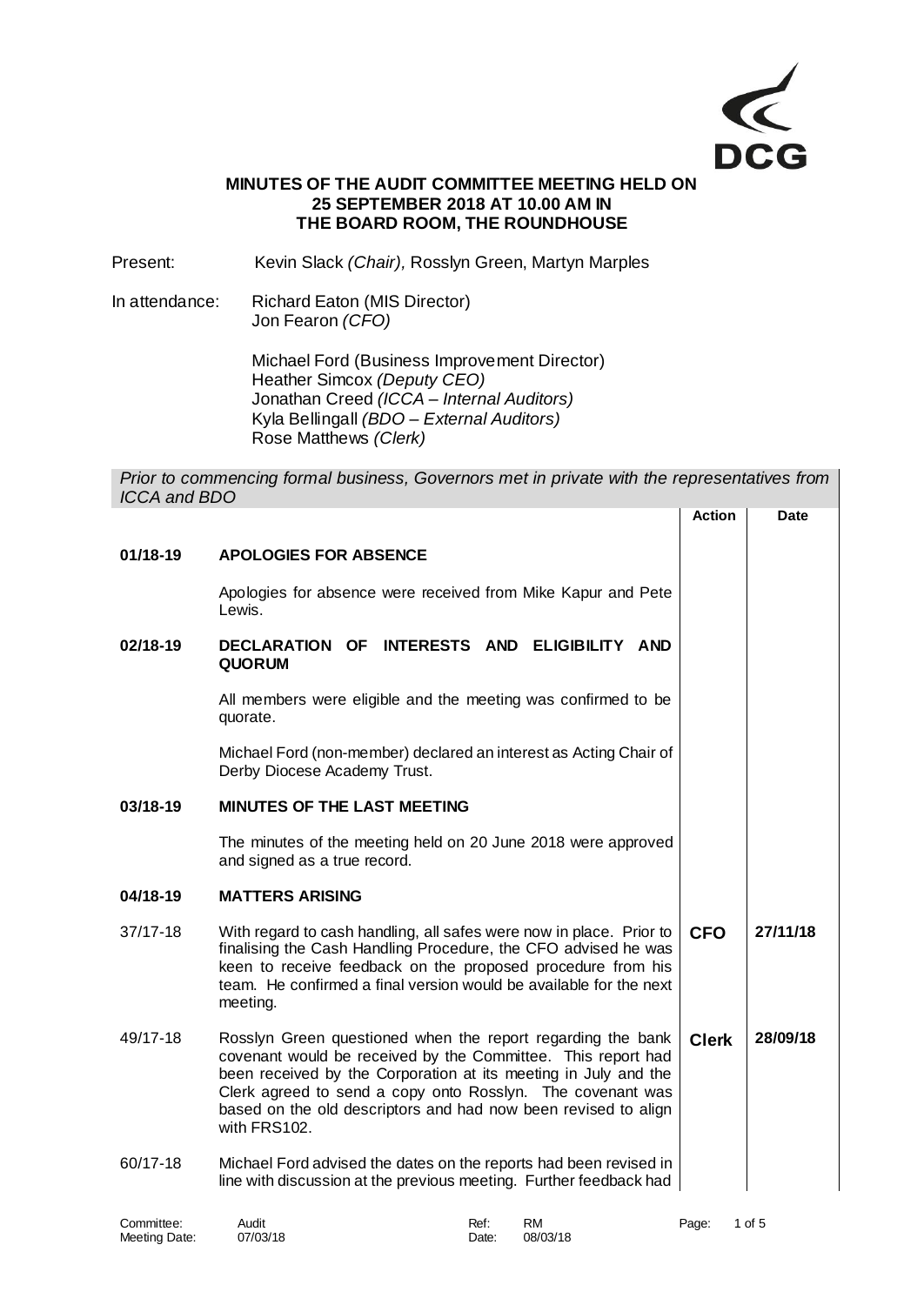been received from Mike Kapur with regard to the closedown dates and sign off, which was considered by the Committee. As the Risk Management meeting signs off all the reports it was agreed the date of this meeting be used in the future.

61/17-18.1 A report on Data Protection (under Confidential items) would be presented later in the meeting, however 95% of staff had undertaken training to date. The outstanding 5% related in the main to invigilators who did not come into College as frequently. These have all been followed up and it was confident a 100% outcome would be achieved.

> Third-party agreements also featured in the data protection report, with 41 agreements sent out to date.

- 62/17-18 The Draft Internal Audit Plan had been revised and would be presented later in the meeting.
- 65/17-18 The Financial Regulations were recommended by Corporation for approval at its meeting in July 2018.

## **5/18-19 INTERNAL ASSURANCE 2017-18 ASSURANCE PLAN PROGRESS, INCLUDING;**

### **5/18-19.1 MOCK FUNDING AUDIT (ESFA) 19+ AEB AND APPRENTICESHIPS**

Jonathan Creed, Head of Internal Audit at the College's Auditors, ICCA, presented the Mock Funding Audit which looked at the adult education budget and apprenticeships.

The scope was to provide independent assurance that the control framework in operation in respect of the ESFA funding supported compliance with the relevant agencies requirements as defined within the EFSA funding rules for 2017-18.

The overall opinion provided reasonable assurance, with four medium priority recommendations for compliance relating to statistical errors, English and maths and attendance. Positive management assurances had been received to all four recommendations.

The Chair asked if this had been a live audit, would the sample size have been typical. Jonathan confirmed the sample size of 30 would have been typical but it was also dependent on the size of the college.

The Committee noted that funding guidance for apprenticeships changed regularly, but the Management Team would be working closely with the apprenticeship team to review in detail.

# **5/18-19.2 FOLLOW-UP OF PREVIOUS RECOMMENDATIONS**

Jonathan Creed went on to present the Follow up of Previous Recommendations Report.

The scope of the Follow-up Report was to provide an independent assurance opinion that progress to implement previously agreed recommendations was satisfactory in the context of ensuring that there were no significant risk to the College being able to meet its strategic aims.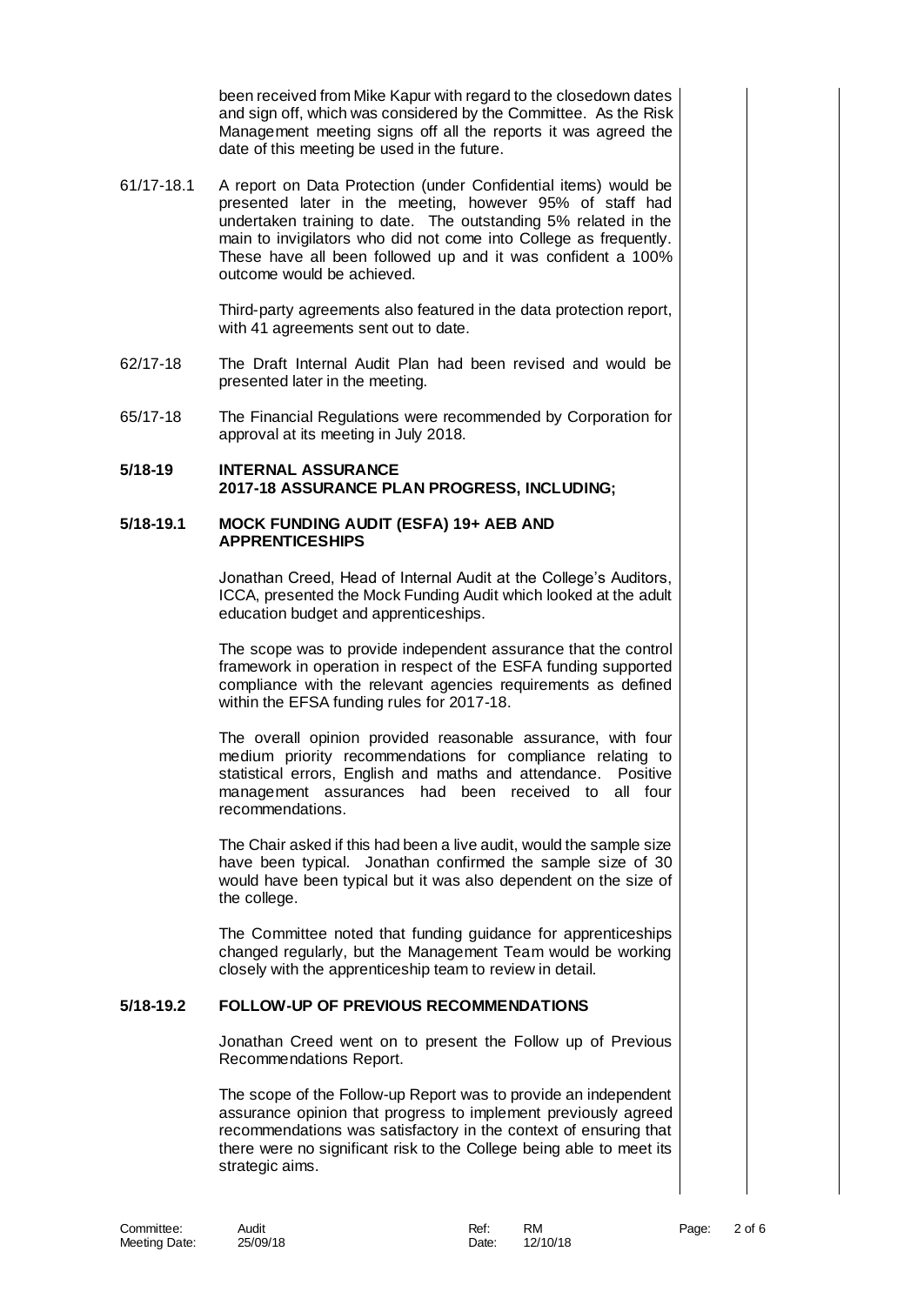|               | The report provided substantial assurance, with the Executive<br>Summary outlining the 17 recommendations reviewed.                                                                                                                                                                                                                                                                                                                                                                                                                                                             |           |          |
|---------------|---------------------------------------------------------------------------------------------------------------------------------------------------------------------------------------------------------------------------------------------------------------------------------------------------------------------------------------------------------------------------------------------------------------------------------------------------------------------------------------------------------------------------------------------------------------------------------|-----------|----------|
|               | The Committee asked if the two recommendations carried forward,<br>relating to learner records (section 3.1) were reviewed. Jonathan<br>explained the points were not carried forward to the following year's<br>report, but they would be reviewed as part of the Mock Funding<br>Audit carried out in the subsequent year.                                                                                                                                                                                                                                                    |           |          |
|               | The Chair asked if the action dates in section 4.1 could be brought<br>forward to February 2019 when the next Mock Funding Audit<br>commenced. These would be updated.                                                                                                                                                                                                                                                                                                                                                                                                          | <b>MF</b> | 27/11/18 |
| $5/18 - 19.3$ | ANNUAL INTERNAL AUDIT REPORT                                                                                                                                                                                                                                                                                                                                                                                                                                                                                                                                                    |           |          |
|               | The Annual Internal Audit Report was presented to the Committee.                                                                                                                                                                                                                                                                                                                                                                                                                                                                                                                |           |          |
|               | As a result of the work completed during 2017-18 the Internal<br>Auditors were satisfied that sufficient internal audit work had been<br>undertaken to allow an opinion to be given on the adequacy and<br>effectiveness of the College's governance, risk management and<br>systems of internal control. Based on the work undertaken during<br>the year and the implementation of previous internal audit<br>recommendations, they provided reasonable assurance that<br>controls were operating adequately and effectively and any<br>breakdown identified was not material. |           |          |
|               | Overall assessments for the year were summarised.                                                                                                                                                                                                                                                                                                                                                                                                                                                                                                                               |           |          |
|               | The Chair asked the External Auditors for their opinion. They<br>confirmed the report provided assurance and they had no<br>concerns.                                                                                                                                                                                                                                                                                                                                                                                                                                           |           |          |
| $6/18-19$     | <b>INTERNAL ASSURANCE</b><br>2019-20<br><b>INTERNAL AUDIT PLAN AND STRATEGY</b>                                                                                                                                                                                                                                                                                                                                                                                                                                                                                                 |           |          |
|               | The Internal Auditors, ICCA presented the Internal Audit Plan for<br>2018-19 and Updated Strategy 2016-17 - 2020-21.                                                                                                                                                                                                                                                                                                                                                                                                                                                            |           |          |
|               | This version had been revised from the draft circulated at the<br>previous meeting, and now included additional areas of work not in<br>the original plan following a review of the original scope.                                                                                                                                                                                                                                                                                                                                                                             |           |          |
|               | The additions related to Project Governance and Procurement.                                                                                                                                                                                                                                                                                                                                                                                                                                                                                                                    |           |          |
|               | Martyn Marples asked if the Procurement Audit would cover the<br>College's contract management procedures and was assured it<br>would look at contract management from both sides.                                                                                                                                                                                                                                                                                                                                                                                              |           |          |
|               | The Chair commented on the English and Math Strategy review<br>programmed for 2019-20, noting it was critical to funding and asked<br>if the College were comfortable in leaving the review until 2019-20.                                                                                                                                                                                                                                                                                                                                                                      |           |          |
|               | The Deputy CEO explained it was a risk and still a high priority.<br>The recent appointment of a Director for English and Maths had led<br>to stability in the team and results had improved significantly in<br>English. The Director was looking to rewrite the strategy and<br>therefore a review in 2019-20 would provide the time needed to<br>embed this.                                                                                                                                                                                                                 |           |          |
|               |                                                                                                                                                                                                                                                                                                                                                                                                                                                                                                                                                                                 |           |          |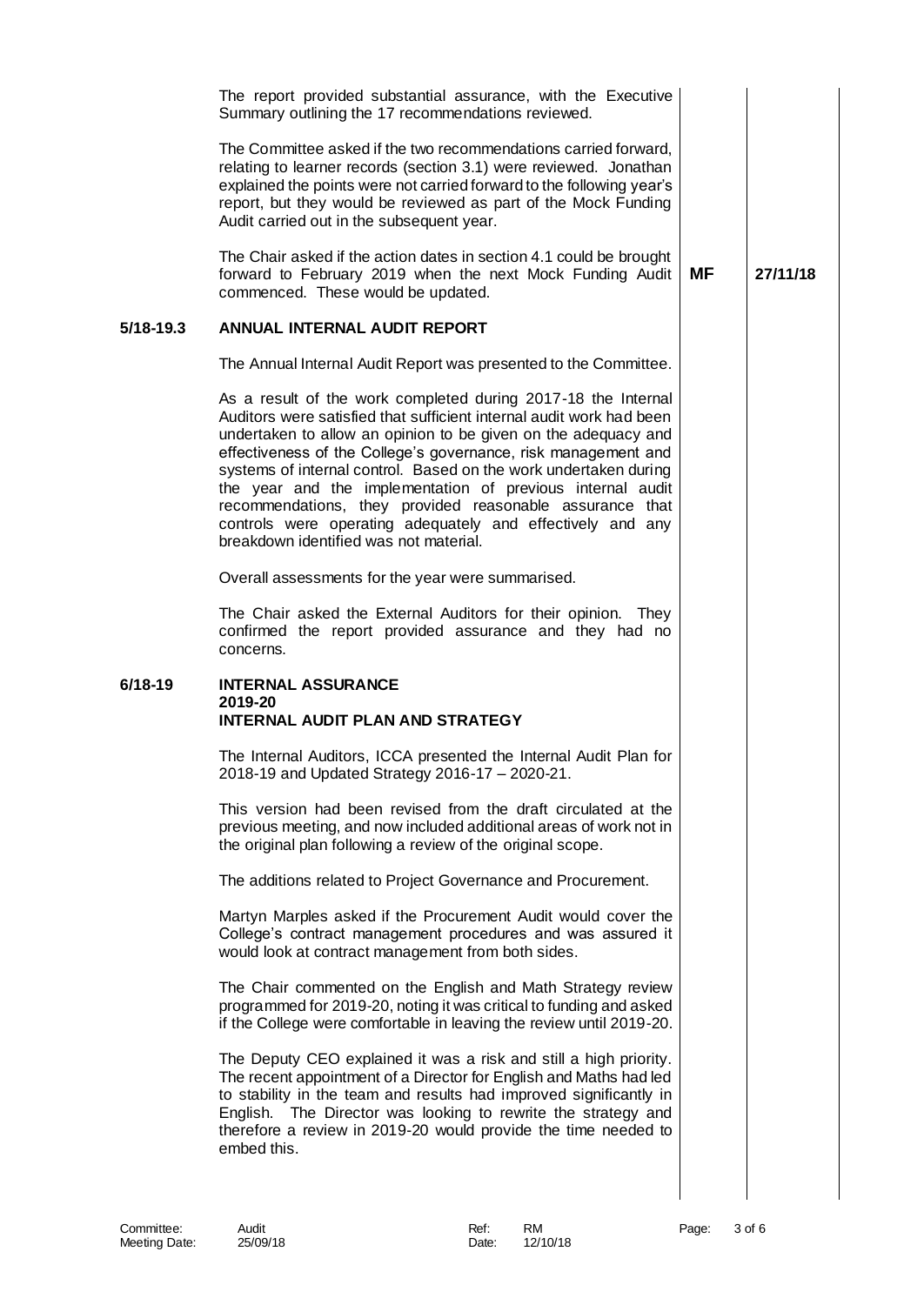|         | A request was made to include the draft English and maths results<br>for 2017-18 relating to high grades into the report, but with a caveat<br>that these were not the final figures. The Clerk would send these<br>on.                                                                                                                                   | <b>Clerk</b> | 27/11/18 |
|---------|-----------------------------------------------------------------------------------------------------------------------------------------------------------------------------------------------------------------------------------------------------------------------------------------------------------------------------------------------------------|--------------|----------|
|         | Rosslyn queried the risk reference in the report as some of these<br>were not on the Risk Register. Michael Ford explained they were<br>still on the overarching Register but not the top level one which was<br>reported at Audit Committee. This was because the preventative<br>controls had now reduced the risk.                                     |              |          |
|         | The Corporation members had received information on the A Level<br>and GCSE results in the summer and the Clerk was asked to<br>circulate these to Rosslyn Green, the Co-opted Governor.                                                                                                                                                                  | <b>Clerk</b> | 28/09/18 |
|         | The Committee agreed to recommend the Internal Audit Plan<br>and Strategy to the Corporation for approval.                                                                                                                                                                                                                                                |              |          |
| 6/18-19 | <b>EXTERNAL AUDIT</b>                                                                                                                                                                                                                                                                                                                                     |              |          |
|         | PROGRESS TOWARDS FINANCIAL STATEMENTS AND<br><b>EXTERNAL AUDIT</b>                                                                                                                                                                                                                                                                                        |              |          |
|         | Kyla Bellingall, of External Auditors, BDO, shared progress to date<br>towards the Financial Statements and External Audit for 2017-18<br>year end.                                                                                                                                                                                                       |              |          |
|         | Planning commenced in March with a planning meeting, followed<br>by a planning meeting in May. Key risks identified were revenue<br>recognition, management override of controls and Lennartz.                                                                                                                                                            |              |          |
|         | The final audit visit is scheduled for 19 October with a final<br>clearance meeting on 26 October. Everything indicated there<br>would be no problems.                                                                                                                                                                                                    |              |          |
|         | The end of the month was the deadline for the signed teachers'<br>pension scheme form, which the CFO would send on. This led to<br>a number of different assumptions relating to RPI, salary increases<br>etc, but it would not push the liabilities up. Rosslyn Green asked  <br>the CFO if his team were working on this and he confirmed they<br>were. | CFO          | 30/09/18 |
|         | The Chair asked the CFO if there were any major changes with<br>actuals. A prudent view was being taken on some local authority<br>work, but otherwise there were no issues.                                                                                                                                                                              |              |          |
|         | The Chair questioned the situation with Lennartz and the CFO gave<br>an update of the present situation which may lead to a settlement.<br>Kyla explained from an external audit perspective they would<br>update the case and use their in-house VAT specialist.                                                                                         |              |          |
|         | Martyn Marples noted that the Lennartz situation delayed the sign<br>off of the external audit last year and asked if this could be sought<br>earlier this year. Kyla confirmed there would be plenty of time to<br>assess the situation.                                                                                                                 |              |          |
|         |                                                                                                                                                                                                                                                                                                                                                           |              |          |
|         |                                                                                                                                                                                                                                                                                                                                                           |              |          |
|         |                                                                                                                                                                                                                                                                                                                                                           |              |          |
|         |                                                                                                                                                                                                                                                                                                                                                           |              |          |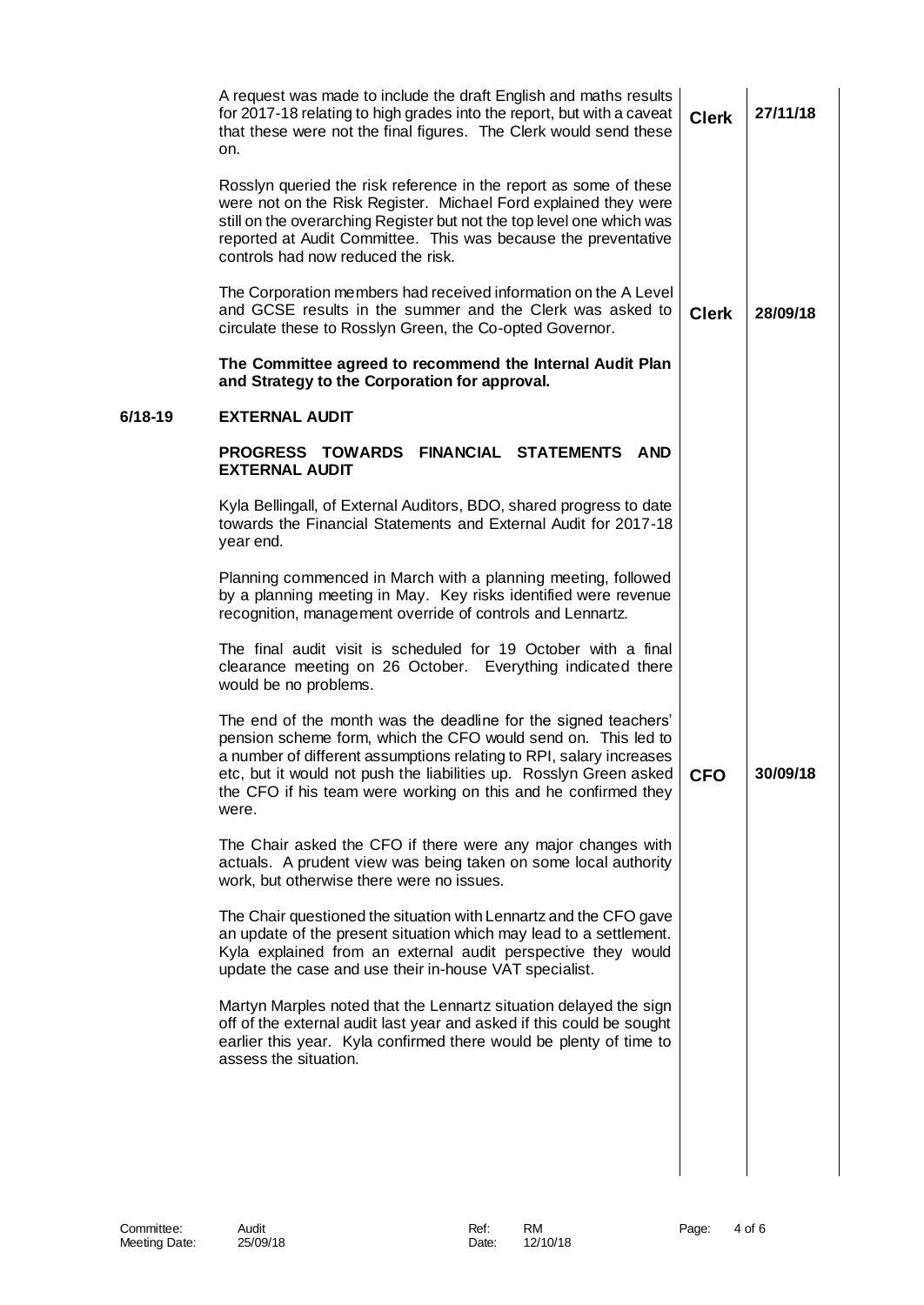# **7/18-19 REVIEW OF INTERNAL AND EXTERNAL AUDIT RECOMMENDATIONS**

Michael Ford shared the Internal and External Recommendations Monitoring Report, 4 of the 18 actions had been completed. The others remained on target for completion.

Michael confirmed the dates would be aligned to the Risk Management meetings as previously agreed.

#### **8/18-19 RISK MANAGEMENT REPORT**

The Risk Management Report was shared with Committee Members and 'high' priority risks identified as detailed in the report.

There was no new litigation or significant health and safety cases to report. The Committee were asked to note that Nick Freeman would be taking on the role of Lead Governor for Health and Safety and would report directly to the Corporation at each meeting.

There were no significant safeguarding or prevent issues to escalate to this meeting. The Committee noted Jack Atwal was the Lead Governor for Safeguarding (including Prevent) and continued to attend the Designated Safeguarding Lead meetings.

## **9/18-19 PENSIONS SUMMARY**

The CFO presented information on the Derbyshire Pension Fund. The College's liability had reduced substantially, with the assumptions at index rates. They reflected a good value of the asset base.

It was highlighted the majority of the liability were no longer active, with the majority retired. Brexit could impact the value of the stock market and as such could become a risk.

# **10/18-19 AUDIT COMMITTEE SELF-ASSESSMENT**

The Clerk presented the report on the Audit Committee Annual Self-Assessment.

The Clerk highlighted since the production of the report, the Committee had received 100% response rate.

The areas for comment related to circulation of the minutes and the reliance on the accountants to understand the financial reporting in some papers.

The Committee requested papers be circulated once approved by the Chair ahead of the Committee papers and noted the membership of the Committee did contain a number of accountants with the knowledge and experience to scrutinise the financial reporting. **Clerk 27/11/18**

## **11/18-19 TERMS OF REFERENCE REVIEW**

The Clerk had undertaken an annual review of the Audit Committee's Terms of Reference based on the Post-16 Audit Code of Practice (presented to the Committee in June 2018).

The proposed changes were highlighted which in the main related to aligning the wording with the Code. It was reiterated that staff

| Committee:    | Audit    | Ref:           | RM | Page: | 5 of 6 |
|---------------|----------|----------------|----|-------|--------|
| Meeting Date: | 25/09/18 | Date: 12/10/18 |    |       |        |